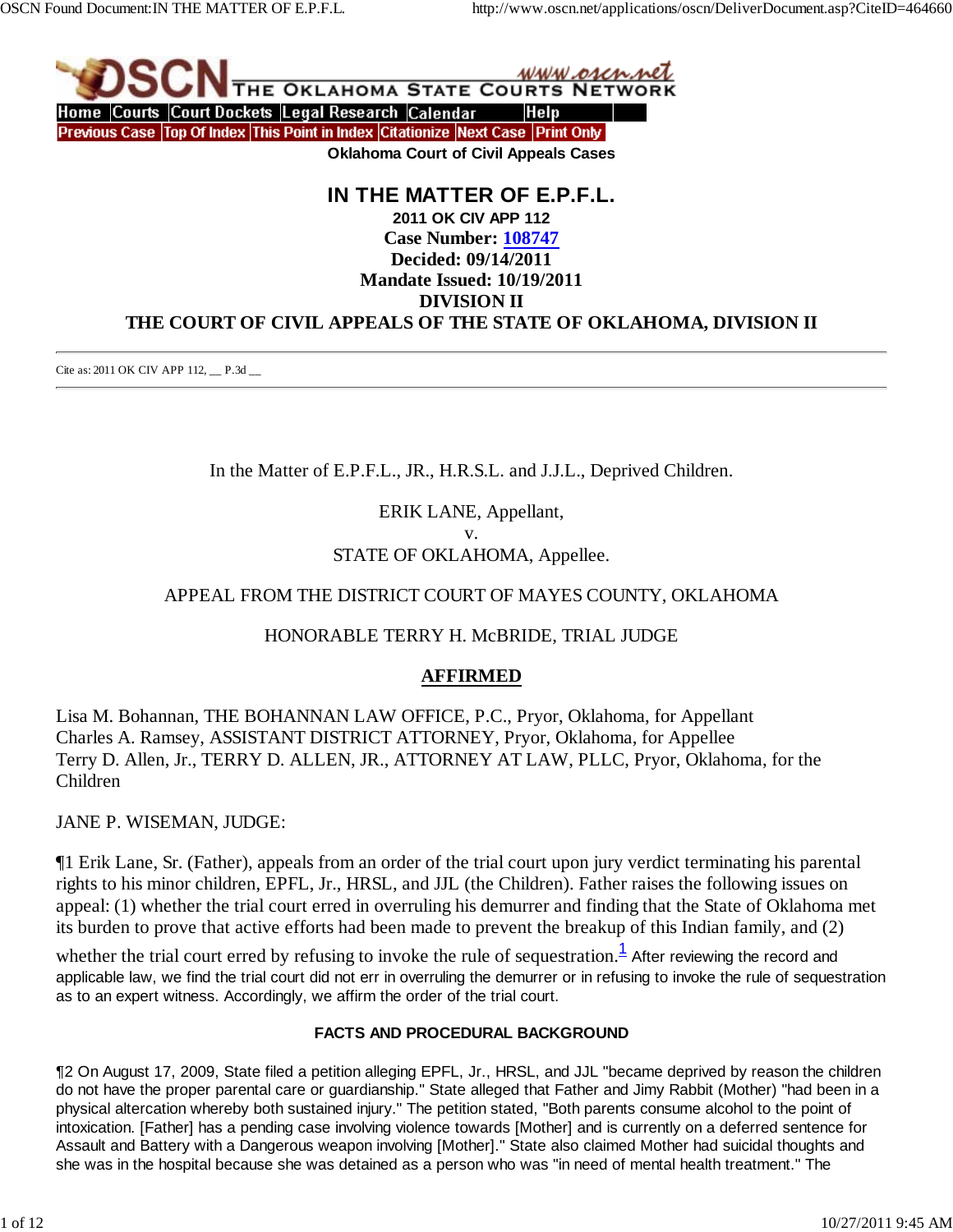children's home was in deplorable condition because of cockroaches, dirty dishes, rotting food, and a strong foul odor. State alleged that the Children had previously been adjudicated deprived "for similar issues including inadequate housing and physical violence between the parents." Both Father and Mother stipulated to the State's allegations on October 13, 2009, and the court adjudicated the children deprived.

¶3 The court set a dispositional hearing for November 24, 2009. At the time of the dispositional hearing, Father was in jail. Father had been in jail since October 22, 2009, for charges relating to domestic violence against Mother. At the November 24th hearing, Father and Mother signed a treatment plan. The treatment plan required Father to complete a substance abuse assessment, follow the recommendations made in the assessment, submit to random UAs, and sign necessary releases to the Department of Human Services (DHS) so it could communicate with the agency providing services to Father regarding his progress.

¶4 The plan also required Father to complete a domestic violence assessment, follow all recommendations made in the assessment, and sign any necessary releases so that DHS could track his progress. Father was also required to complete the recommendations of his mental health review, provide a safe home for the children, provide financially for the children through legal means, complete a budgeting class, and prepare and submit a budget to DHS. In the event the children were returned home, the plan required Father to actively participate in a home-based services program. Father was also required to comply with a visitation schedule and keep in contact with his DHS worker.

¶5 On May 10, 2010, State filed a motion to terminate Father's parental rights on the ground that Father failed to correct the conditions which led to the deprived adjudication after he had been given at least three months to correct those conditions. Mother had previously relinquished her parental rights. A trial was held on August 3 and 4, 2010.

¶6 At trial, State introduced evidence that it filed a petition to adjudicate the Children deprived in January 2007. In the first deprived petition, State alleged the children did not have proper parental care because Mother and Father were under the influence of alcohol while caring for them. Mother and Father "got into a physical altercation in the children's presence such that both parties received injury." The petition noted Father had been previously arrested for domestic violence and, at the time the petition was filed, Father had a pending case involving domestic violence towards Mother. The petition alleged the Children's home was an unfit place to live because it was dirty, had broken plates and glass within reach of the children, and the refrigerator was broken and had rotting food in it. Also, "the children were dirty, unkempt, and had a foul odor about their person."

¶7 Mother and Father stipulated to the first deprived petition and the Children were adjudicated deprived on February 22, 2007. Mother and Father signed a treatment plan on March 6, 2007. The plan required Father to obtain psychological, domestic violence, and drug and alcohol assessments and follow all recommendations; attend and complete parenting classes; make sure the Children had adequate food, proper clothing, and housing; participate in home-based services; follow a visitation plan; sign releases to allow DHS to share information with other agencies; and keep in contact with his case worker.

¶8 Scott Oliver, a permanency planner for DHS, testified he was assigned to Father's and Mother's case in February 2007. In regard to the first treatment plan, Oliver referred Father to Safenet for a domestic violence assessment, but as far as he knows, Father did not complete the assessment. Father did complete a drug and alcohol assessment. Although Father attended parenting classes, he did not complete them. Father and Mother did obtain adequate housing, food, and clothing for the Children. Father obtained a psychological evaluation in July or August 2007. The Children were not returned to Father and Mother while Oliver had the case because they had not completed the treatment plan. Father and Mother continued to have issues with alcohol and domestic violence. Oliver stated that he "knew of at least two times that [Father] was arrested for public intox, [and] another time where [Mother and Father] were arrested for domestic violence and public intox during the six months" he was their permanency planner. Oliver testified Father was still receiving alcohol treatment while he had the case.

¶9 Debra Morgan, also a permanency planner for DHS, received Father's and Mother's case in January 2008. When Morgan received the case, Father was in jail for domestic battery and assault with a dangerous weapon on Mother. Morgan did not know when Father was placed in jail, but he was released on April 1, 2008. Father received the required drug and alcohol assessment on February 13, 2007, which resulted in a recommendation that Father obtain 12 weeks of "drug and alcohol services and a deferred six-week[s]of anger management and if . . . domestic abuse happened, then he would complete the six weeks." Father did not complete the recommended services. Although Father had the opportunity to attend the drug and alcohol classes at People, Inc., he did not do so. Father had another substance abuse assessment on April 30, 2008, which recommended 12 weeks of substance abuse group therapy and 12 weeks of self-help group therapy. Father did complete the second set of recommendations. Father also completed parenting classes at Safenet. Morgan stated Father did not have a house of his own but he helped Mother provide a home for the Children.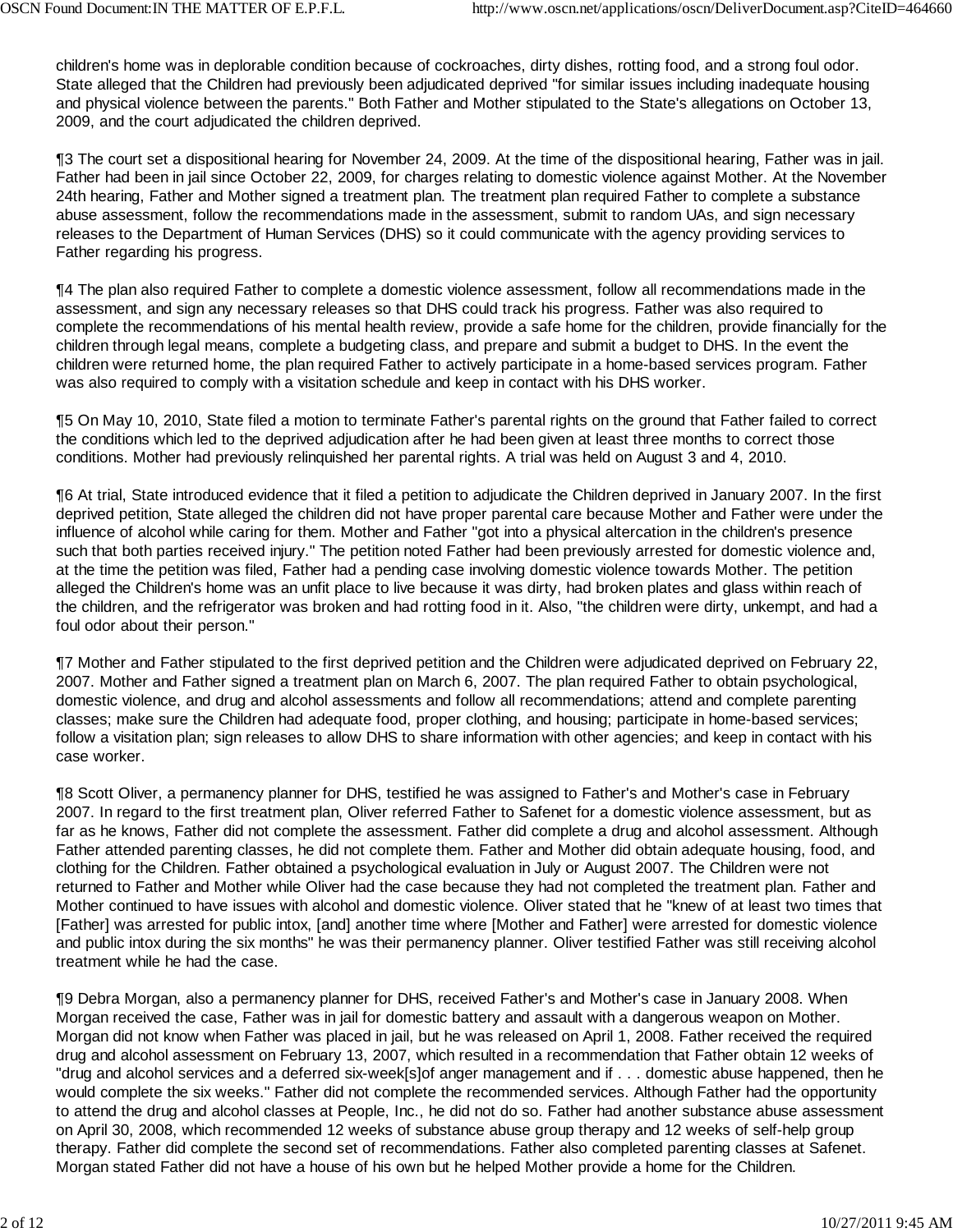¶10 The Children were returned to Mother on June 17, 2008, because she had completed her treatment plan. Father was not living with Mother at that time because "[h]e still had items to complete on his treatment plan." Although the Children were returned in June 2008, the deprived child case was not closed until April 2009. Morgan stated that she was going to close the case earlier, but Mother had a public intoxication charge in December 2008. Morgan again attempted to close the case early in 2009, but when she made an unannounced visit to Mother's home, Father was there watching the Children and the home was dirty. Morgan told Father he needed to clean up the home. When Morgan came back the next week, the home was cleaner than on her previous visit. Morgan stated Father had completed all of the items on his treatment plan except for the anger management requirement.

¶11 Although the Children were returned to Mother in 2008 and the case was closed in April 2009, they were soon back in DHS custody. DHS took the Children back into its custody on August 10, 2009. Father testified the Children were removed because their "house was a mess" and Mother and Father were in a fight the night before and they both sustained injuries.

¶12 David Goff, a DHS permanency planner, testified the Children were removed for "[e]ssentially the same thing as before" including "substance abuse, domestic violence . . . [and] a very dirty home, [that was] unsafe for the children." Goff testified that when he devised the second treatment plan, he did not do much differently except "[s]ort of fine-tune it somewhat, because in the previous treatment plans, it was indicated that anger management was needed instead of domestic violence." Goff specified that "domestic violence assessments had to be completed" rather than one for anger management.

¶13 Goff testified that after he drafted the treatment plan, he made a referral for Father to the Rogers County Drug Abuse Program. Goff stated he provided Mother and Father with gas vouchers to go to the Rogers County Drug Abuse Program, but Father did not go. However, he later found out Father was arrested the day after he gave Father the voucher.

¶14 At the time Goff conducted a strengths/needs assessment, Father did not have his own home and he was living with family and friends. At the time of trial, Father was living with his father and stepmother and their home is not an appropriate place for the Children because Father's father is a registered sex offender. Father has not been employed since his release from jail in May 2010 and had not been employed before being placed in jail in October 2009. Since Father was released from jail, he has visited the Children when he was scheduled to do so except for two times when he had appointments. Father signed the required releases to enable DHS to share information about his case. Although Father did not contact Goff until several weeks after he was released from jail, he has been in regular contact with Goff since that time.

¶15 Goff testified Father could not receive drug and alcohol treatment while he was in jail, but he did start treatment at a facility named Wind Horse on May 21, 2010. Father started domestic violence treatment on July 14, 2010. The domestic violence treatment takes 52 weeks to complete. At the time of trial, Father had 50 more weeks before he could complete his treatment for domestic violence. Goff stated that although Father has not completed everything on his treatment plan, "[h]e's beginning to." However, Father had not paid child support in almost a year and at the time of trial, he was \$6,681.34 in arrears.

¶16 Goff testified Father has not corrected the conditions that led to the deprived adjudication because he has not made any significant progress on his treatment plan. Goff stated, "There was nothing I could provide him while he was in jail." Goff did visit Father at least once a month while he was in jail. Goff first recommended termination in March 2010, before Father was released from jail. Goff admitted that he thought Father was sober during the trial. Goff recommended Father's parental rights be terminated. Goff stated, "I feel the children are not safe in [Father's] presence."

¶17 Alayna Farris, a child welfare specialist for the Cherokee Nation, testified that DHS had performed active efforts to provide services to prevent the breakup of Father's family. Those efforts, however, were unsuccessful. Farris recommended termination of Father's parental rights "[d]ue to the unsuccessful completion of the treatment plan, the length of this case, and that this is the second go-round with the children being in DHS custody." Farris recommended termination even in light of the new items on his treatment plan that Father had started to address. Farris stated, "The children need a safe environment to grow up in, they need parents that are willing to provide that safe environment free of substance abuse, free of violence, and that children can only be - - you know, just in my opinion and the Cherokee Nation's opinion, children need to be raised free of all of those issues that are involved in this case." Farris also testified that it is the opinion of the Cherokee Nation that the return of the Children to Father's custody would likely result in serious physical or emotional harm to the Children.

¶18 At the close of State's evidence, Father demurred to the evidence, asserting State had failed to meet its burden as to the active efforts requirement. The trial court found State had presented evidence to meet the active efforts requirement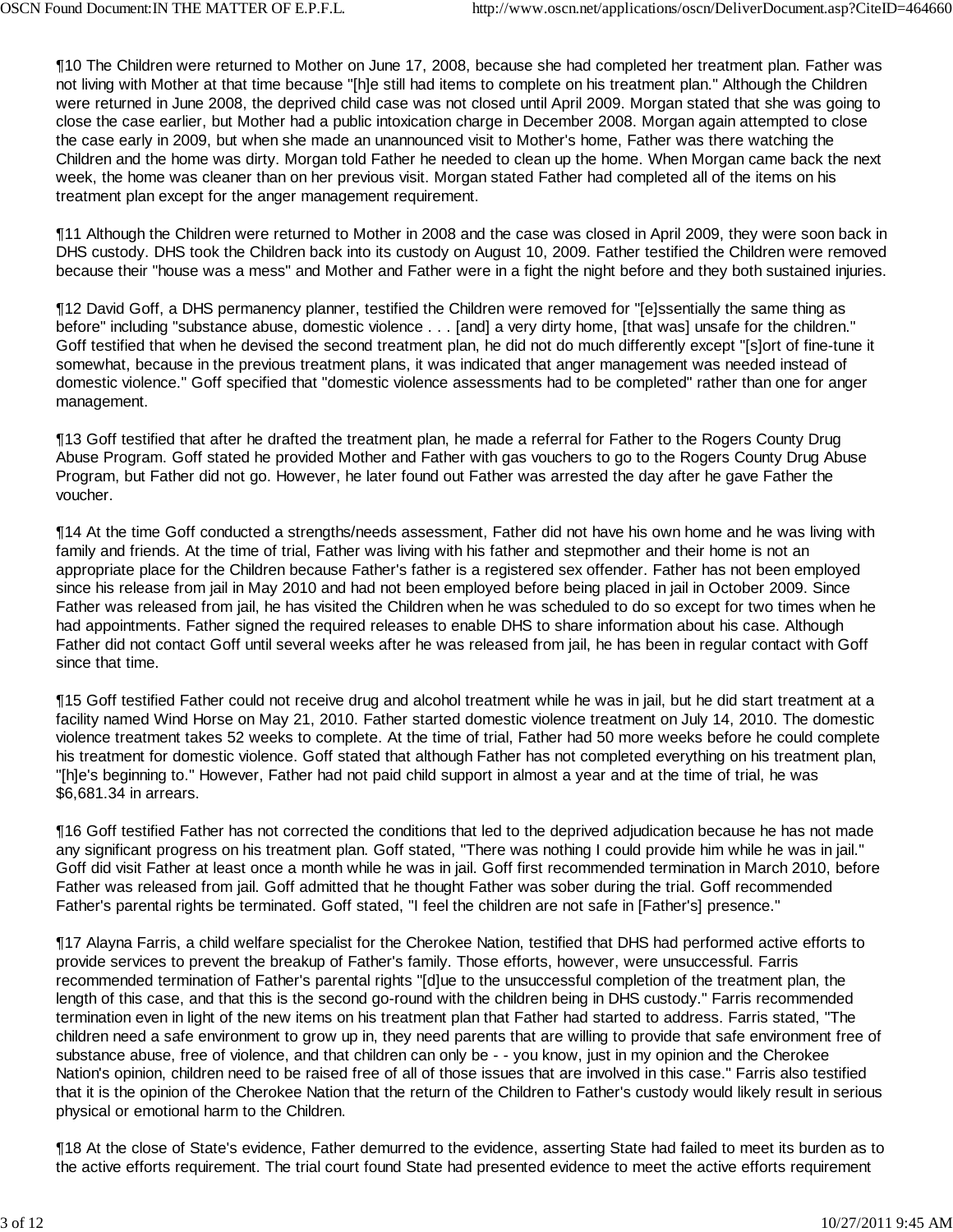and overruled Father's demurrer.

¶19 Father testified that he has been arrested at least four times for domestic violence against Mother. He was arrested on October 23, 2007, for assault and battery with a dangerous weapon and was released from jail on April 1, 2008. When the Children were removed from the home in 2009, Father was on a deferred sentence for that assault and battery. Father stated that at the time of trial, he still had criminal cases pending for a June 2009 domestic violence charge and one from October 2009.

¶20 Father claims he did not complete the anger management program required by the first treatment plan because DHS closed the first deprived case. He admitted he quit working on the first treatment plan. However, he testified he started working on the new plan as soon as he got out of jail and, at the time of trial, he had been sober for ten months.

¶21 The jury found by proof beyond a reasonable doubt that Father's parental rights to the Children should be terminated because Father failed to correct the conditions which led to them being adjudicated deprived. The trial court entered an order upon jury verdict terminating Father's parental rights.

¶22 Father appeals.

#### **STANDARD OF REVIEW**

¶23 Father contends the trial court erred in overruling his demurrer. Title 12 O.S.2001 § 577 provides, "The party on whom rests the burden of the issues must first produce his evidence; after he has closed his evidence the adverse party may interpose and file a demurrer thereto, upon the ground that no cause of action or defense is proved." If the court sustains the demurrer, "judgment shall be rendered for the party demurring as the state of the pleadings or the proof shall demand." *Id*. "'A demurrer to the evidence should be overruled unless there is no competent evidence or reasonable inference from evidence tending to establish a cause of action.'" *Hopkins v. West*, 2009 OK CIV APP 104, ¶ 11, 229 P.3d 560, 563 (quoting *In re D.R.,* 2001 OK CIV APP 21, ¶ 10, 20 P.3d 166, 168).

¶24 In order to ascertain if the trial court erred in overruling Father's demurrer, we must determine if State met its burden of proof to show that active efforts were made to provide remedial services to prevent the breakup of this Indian family. As a general rule, before parental rights may be severed, the State must prove its case by clear-and-convincing evidence. *In re S.B.C.*, 2002 OK 83, ¶ 5, 64 P.3d 1080, 1082. No one disputes that the Children are Indian children within the

meaning of the Indian Child Welfare Act (ICWA) 25 U.S.C.A. §§ 1901-1963 (West 2001)<sup>2</sup> or that ICWA applies to this case. Where an Indian child is involved, however, "the proceedings must comply with the provisions of both the federal ICWA . . . and its Oklahoma counterpart, the Oklahoma ICWA, 10 O.S.2001 [& Supp. 2010] §§ 40 through 40.9." *In re T.L.,* 2003 OK CIV APP 49, ¶ 11, 71 P.3d 43, 46.

¶25 Father asserts the trial court should have sustained his demurrer because State failed to meet ICWA's "active efforts" requirement. Father's reference to "active efforts" is a reference to the requirement found at 25 U.S.C.A. § 1912(d) (West 2001), which provides the following:

> Any party seeking to effect a foster care placement of, or termination of parental rights to, an Indian child under State law shall satisfy the court that *active efforts have been made to provide remedial services and* rehabilitative programs designed to prevent the breakup of the Indian family and that these efforts have proven unsuccessful.

(Emphasis added.) "Section 1912(d)'s 'active efforts' requirement, for which the State has the burden of proof, is a *predicate* finding of the trial court made *before* a termination case may proceed." *In re J.S.*, 2008 OK CIV APP 15, ¶ 5, 177 P.3d 590, 591. There is not a definition of what comprises "active efforts" and the issue must therefore be determined on a case by case basis. *Id*. at ¶ 7, 177 P.3d at 592. Under Oklahoma law in cases not involving Indian children within the meaning of ICWA, "reasonable efforts" must be exercised by DHS to return children to their home. *Id*. at n. 3.

¶26 Father is correct that DHS was required to prove that it met ICWA's active efforts requirement before his parental rights could be terminated. Congress' intended purpose in passing ICWA was to protect Indian children and promote the stability and security of tribes and families by establishing minimum standards for the removal of Indian children from their homes. *Id*. at ¶ 12, 177 P.3d at 593. The Court noted that the majority of courts considering the issue have concluded that the "active efforts" standard is a higher standard for a social services department than the "reasonable efforts" standard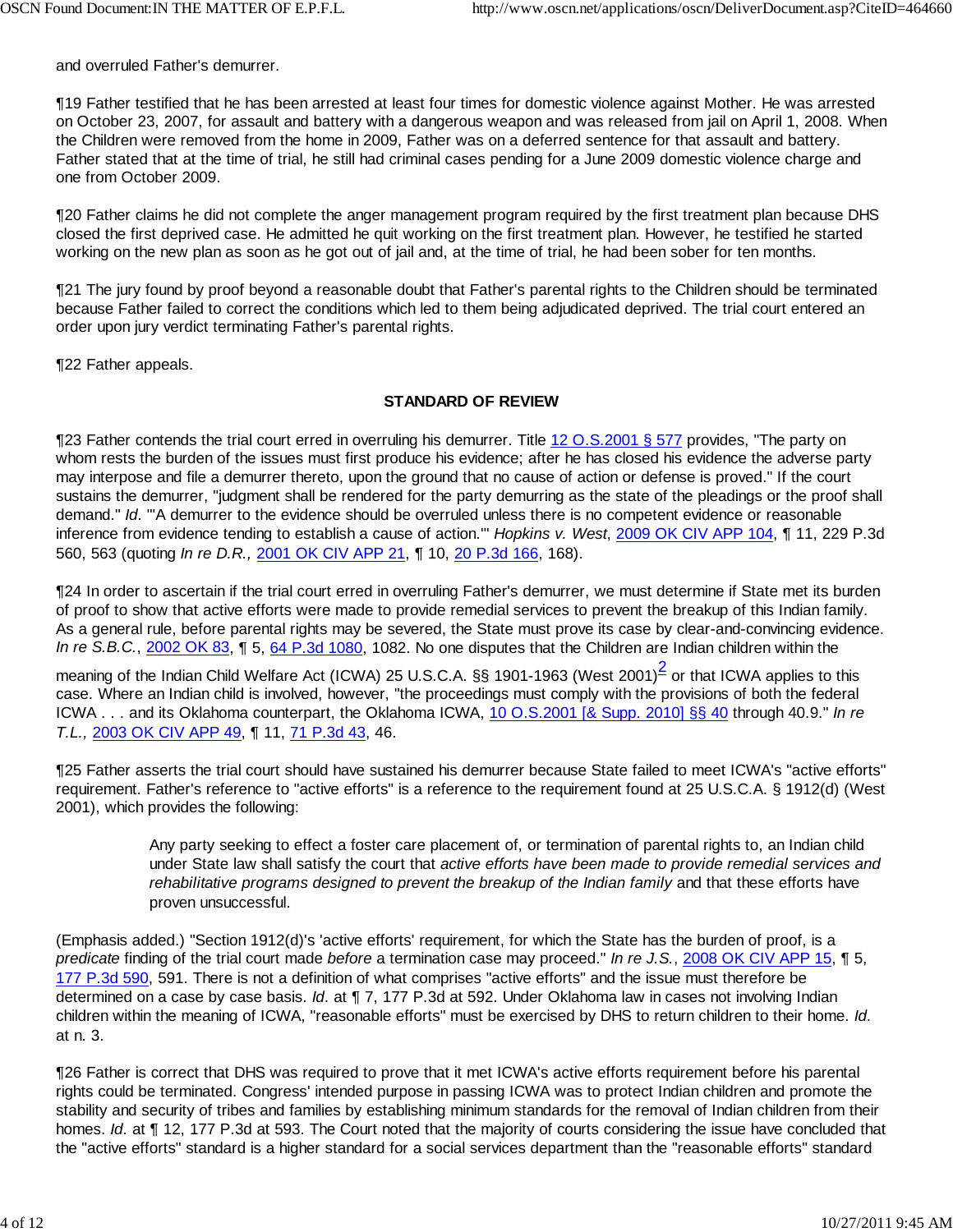under state laws. *Id*. at ¶ 14, 177 P.3d at 593. In light of the plain language of § 1912(d) and the policy behind ICWA, including the desire to achieve uniformity among states, the Court declined "to follow the minority and instead join[ed] the majority of other states' courts which have interpreted ICWA and held that the 'active efforts' standard requires more effort than the 'reasonable effort' standard in non-ICWA cases." *Id*. at ¶ 15, 177 P.3d at 593-94.

¶27 In reviewing whether State met its burden, we must first determine which burden of proof applies in regard to the active efforts requirement. Under the federal ICWA, "[n]o termination of parental rights may be ordered in such proceeding in the absence of a determination, supported by evidence beyond a reasonable doubt, including testimony of qualified expert witnesses, that the continued custody of the child by the parent or Indian custodian is likely to result in

serious emotional or physical damage to the child." 25 U.S.C.A. § 1912(f) (West 2001).<sup>3</sup> However, the Court of Civil Appeals has previously held the "beyond a reasonable doubt" standard of proof only applies to § 1912(f) determinations regarding emotional or physical damage to the child. In *In re J.S.*, 2008 OK CIV APP 15 at ¶ 4, 177 P.3d at 591, the Court stated the following:

> That heightened standard of proof, which is absent from the language of § 1912(d), [the section requiring active efforts] applies *only* to the factual determination required by 25 U.S.C. § 1912(f) to be made in ICWA termination cases, *i.e.,* "that the continued custody of the child by the parent or Indian custodian is likely to result in serious emotional or physical damage to the child," whereas the lesser standard of "clear and convincing" evidence, the state-law mandated burden of proof, is applicable to all other state law requirements for termination.

Therefore, State was only required to prove by clear-and-convincing evidence that it made active efforts to provide remedial services and rehabilitative programs that were designed to prevent the breakup of this Indian family.

¶28 As to the issue of the rule of witness sequestration, an exception for expert witnesses is generally recognized and considered to be within the trial court's sound discretion. *Clark v. Continental Tank Co.*, 1987 OK 93, ¶ 8, 744 P.2d 949, 951. The *Clark* Court quoted *Lewis v. Owen*, 395 F.2d 537, 541 (10th Cir. 1958):

> The general rule is that, notwithstanding a court order excluding witnesses from the court room during the presentation of evidence, it is within the sound discretion of the court to permit an expert witness to remain in the court room while other witnesses are testifying, and the court's action is reviewable only for abuse of discretion and prejudice to the complaining party.

(citations omitted). We will therefore review this proposition under the abuse of discretion standard.

#### **ANALYSIS**

¶29 Father asserts on appeal that at the close of State's evidence, he "demurred to the evidence on the grounds that the State had failed to prove by clear and convincing evidence that active efforts had been made to prevent the breakup of this Indian family." The trial court overruled the demurrer finding that "active efforts to assist the father to correct the conditions that led to the children being adjudicated deprived were made by [DHS] over the last three years" and "further active efforts would be futile."

¶30 ICWA was enacted in response to a finding by Congress "that an alarmingly high percentage of Indian families are broken up by the removal, often unwarranted, of their children from them by nontribal public and private agencies and that an alarmingly high percentage of such children are placed in non-Indian foster and adoptive homes and institutions." 25 U.S.C.A. § 1901(4) (West 2001). Congress also found "that the States, exercising their recognized jurisdiction over Indian child custody proceedings through administrative and judicial bodies, have often failed to recognize the essential tribal relations of Indian people and the cultural and social standards prevailing in Indian communities and families." 25 U.S.C.A. § 1901(5) (West 2001). It is because of these concerns that ICWA requires that before parental rights can be terminated in cases involving Indian children, the State must show "active efforts have been made to provide remedial services and rehabilitative programs designed to prevent the breakup of the Indian family and that these efforts have proved unsuccessful." 25 U.S.C.A. § 1912(d) (West 2001).

¶31 DHS cited 21 examples of active efforts it performed in Father's case. Father asserts these 21 examples include active efforts that were made in both of the deprived child cases. He claims that of the 21 active efforts, 8 were provided in the 2007 case. Of the remaining 13 active efforts, Father claims only three of them were provided to Father--a gas voucher, a referral to Rogers County Drug Abuse, and transportation of the Children to the jail to visit Father.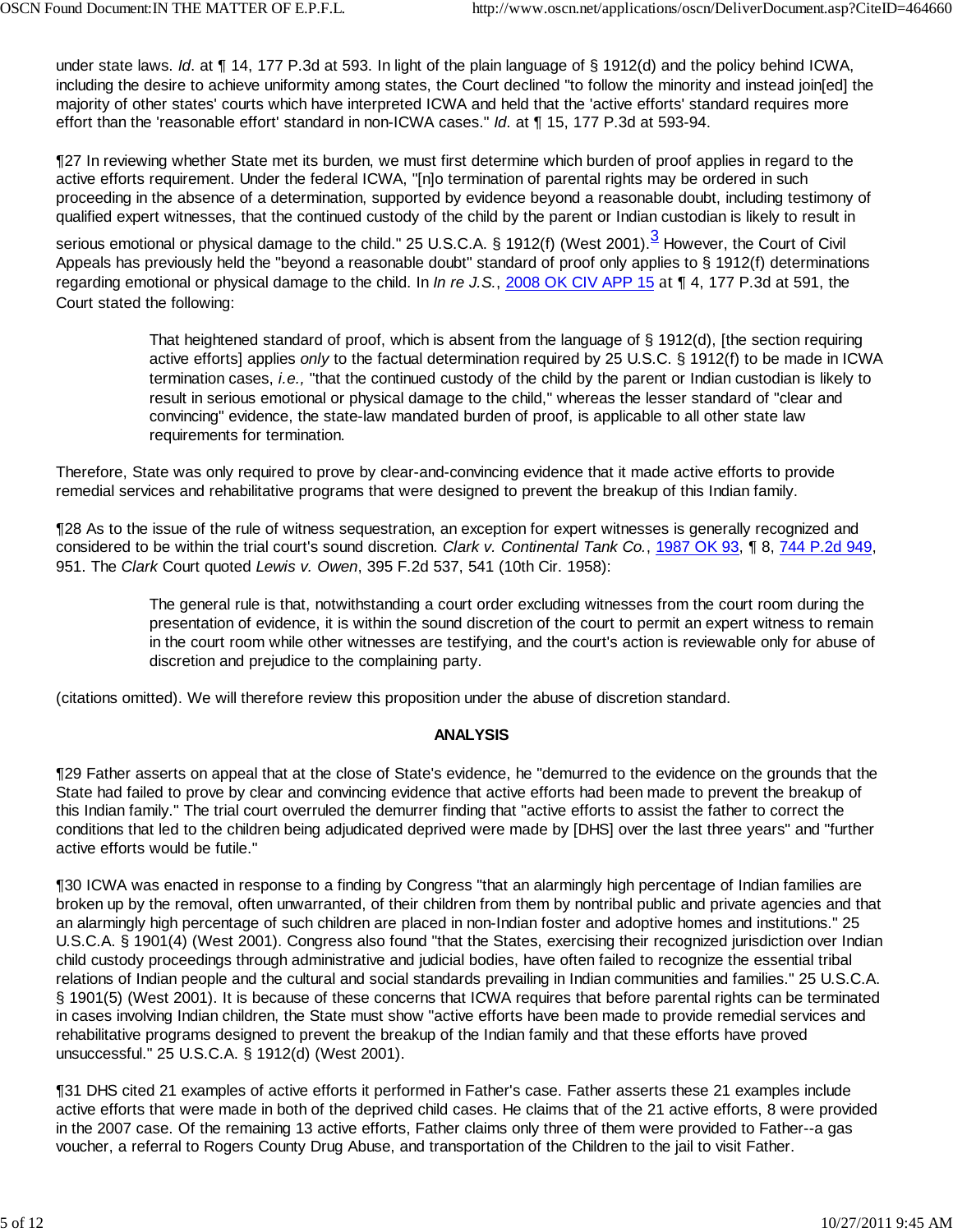¶32 We do not agree with Father's contention that the trial court erred in overruling Father's demurrer to State's evidence of active efforts. The trial court found DHS had provided active efforts and that further active efforts would be futile. After reviewing the record, we find this ruling to be correct.

¶33 First, it was not improper for DHS to rely on the active efforts made in the prior deprived adjudication. Those active efforts were not so remote in time as to make them inapplicable. The remedial services provided in the prior case were designed to remedy the same problems that are at issue in this case.

¶34 If there have been multiple cases, the remedial services offered to parents in a termination case do not all have to be offered in the current case. For example, in *In re T.H*., *M.B., and J.M.B*., 2005 OK CIV APP 5, ¶ 16, 105 P.3d 354, 358, the Court of Civil Appeals found that remedial services would have been futile when a mother had been through a previous treatment plan in another state. The previous plan had been imposed on the mother after her son was removed from her home because she had continued to allow his father to live in the home despite the fact that he had been convicted of severely abusing his own son. *Id.* After the family had moved to Oklahoma, the mother arrived home one day to find their daughter limp and a large bruise on her head. *Id*. at ¶ 6, 105 P.3d at 355. The mother took the daughter to the hospital, left her there, and did not return for her or call to check on her. *Id*. at ¶¶ 6-7, 105 P.3d at 355. The Court found no error in the failure to provide further remedial services. *Id*. at ¶ 16, 105 P.3d at 359. The Court also noted that the mother could not have completed a treatment plan because she had been incarcerated for the entirety of the proceedings. *Id*. at n. 8.

¶35 The *T.H.* Court also stated, "In *People ex rel. D.G.*, 679 N.W.2d 497, 502 (S.D. 2004), the court noted that a parent's incarceration does not excuse the state from offering remedial services, but the court noted that incarceration may limit the state's ability to afford remedial services." *Id*. at n. 8. In *D.G.*, the Supreme Court of South Dakota recognized that a parent's incarceration limits the Department of Social Services' ability to attempt to rehabilitate the family. *People ex rel. D.G.*, 679 N.W.2d 497, 502 (S.D. 2004). The South Dakota Court stated that the reality is that when "determining a parent's fitness the fact of incarceration cannot be ignored." *Id*. The *D.G.* court concluded the Department of Social Services could not "be faulted for [the] father's criminal choice which limited its ability to return the child" and concluded that the Department's "efforts were active and reasonable." *Id.*

¶36 In *A.A. v. State of Alaska*, 982 P.2d 256, 261 (Alaska 1999), the Supreme Court of Alaska was asked to determine whether the State of Alaska had met its burden of proof that active efforts had been made to provide remedial services for an Indian family where the father was incarcerated. The Court stated:

> A parent's incarceration significantly affects the scope of the active efforts that the State must make to satisfy the statutory requirement. While "[n]either incarceration nor doubtful prospects for rehabilitation will relieve the State of its duty under ICWA to make active remedial efforts," the practical circumstances surrounding a parent's incarceration--the difficulty of providing resources to inmates generally, the unavailability of specific resources, and the length of incarceration--may have a direct bearing on what active remedial efforts are possible. Thus, while the State cannot ignore its ICWA duties merely because of [the father's] incarceration, his incarceration is a significant factor in our evaluation of the adequacy of the State's efforts in this case.

*Id*. (footnotes omitted).

¶37 In *In re K.D.*, 155 P.3d 634, 637 (Colo. Ct. App. 2007), a case involving the ICWA, a Colorado Court of Appeals concluded:

> [A] court may terminate parental rights without offering additional services when a social services department has expended substantial, but unsuccessful, efforts over several years to prevent the breakup of the family, and there is no reason to believe additional treatment would prevent the termination of parental rights. *E.A. v. State Div. of Family & Youth Servs.,* 46 P.3d 986 (Alaska 2002); *see also People in Interest of J.S.B.,* [691 N.W.2d 611 (S.D. 2005)] (court could terminate parental rights without additional services when a social services department has worked with a family for several years, the child had been removed from parental custody three times because of substance abuse related neglect, and the parents continued to use drugs).

¶38 Father knew before he committed domestic violence in 2009 that this was exactly the type of activity that could result in the Children being removed from the home. Father knew this because the Children had previously been removed from the home in large part because of domestic violence. They were removed from the home in 2009 for the same reasons they were removed in 2007--Mother and Father drinking alcohol, domestic violence, and an unsafe home environment.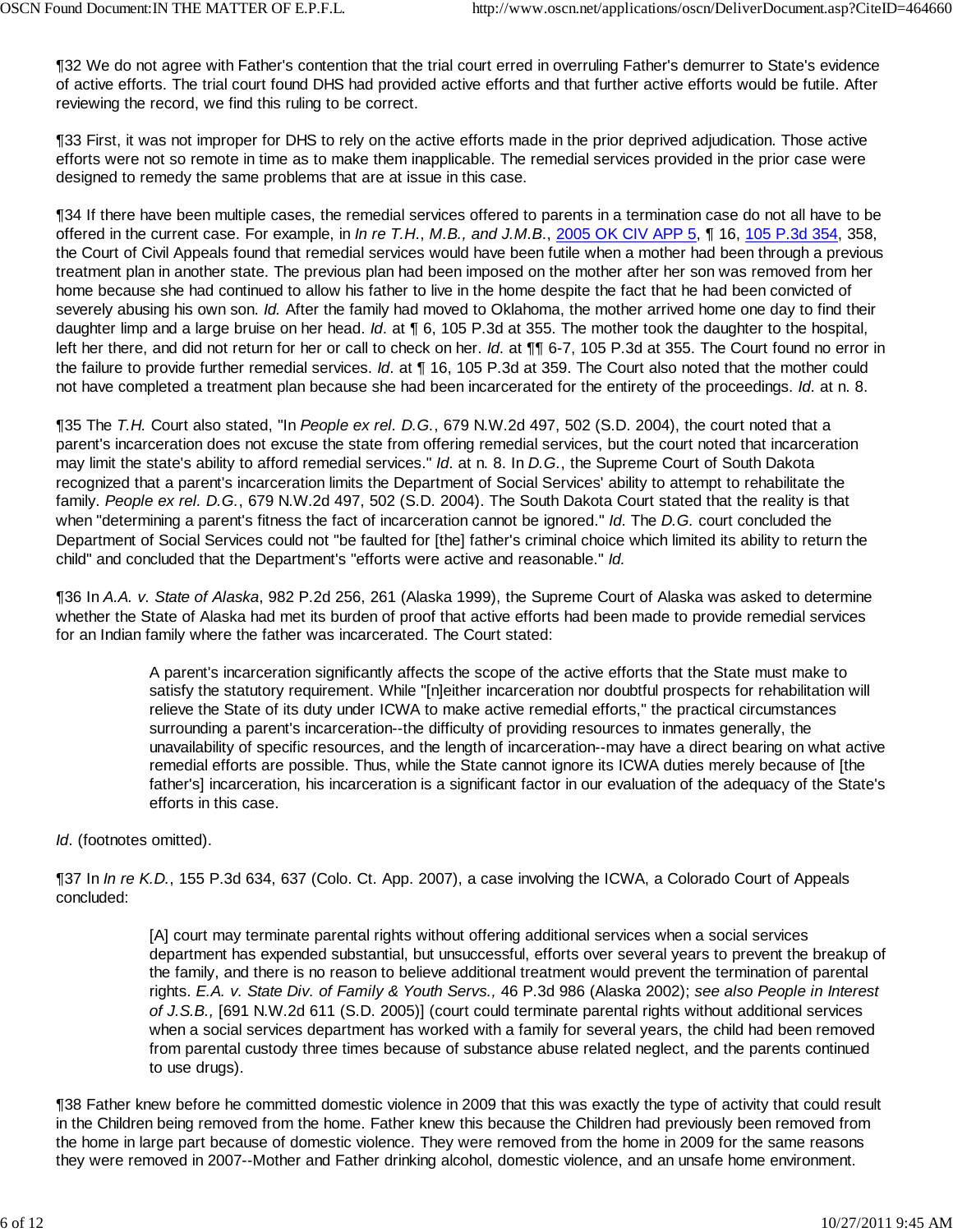¶39 Father cites his arrest and incarceration as a reason he did not complete the most recent treatment plan. Although he complains that no services were offered while he was incarcerated, Father's own actions--continued domestic violence- caused him to be incarcerated and unable to complete the treatment plan.

¶40 It is undisputed that Father began to work on his treatment plan after his release from jail. It is also undisputed that Father would not be able to complete the treatment plan until almost a year after the trial, which would be almost two years since the Children were last removed from the home, and almost four and one-half years from the time the Children were first removed from the home.

¶41 DHS has been providing services to this family since 2007. Father failed to complete his treatment plan and take full advantage of the services offered to him during the time the Children were first adjudicated deprived. After they were returned to Mother, and approximately four months after the first case was dismissed, State again removed the Children from the home for the very conditions that led to the first deprived adjudication. DHS then again tried to provide services to Father, but Father was placed in jail for domestic violence against Mother. DHS cannot be faulted for Father being placed in jail, a fact which limited DHS's ability to provide services to Father and to return the Children to him.

¶42 We conclude there is clear and convincing evidence that DHS made active efforts to provide remedial services and rehabilitative programs designed to prevent the breakup of this Indian family and that those efforts were unsuccessful. Accordingly, we find no trial court error in overruling Father's demurrer on the issue of active efforts.

¶43 In his other proposition of error, Father argues that the trial court erred by refusing to invoke the rule of sequestration of witnesses after it was requested by Father's attorney to exclude State's witness Alayna Farris after noticing her presence in the courtroom. Title 12 O.S.2001 § 2615 provides, "At the request of a party the court shall order witnesses excluded so that they cannot hear the testimony of other witnesses." An "exception to the rule has widely been considered to be within the discretion of the trial court, and that is for an expert witness, testifying not as to the truthfulness of facts in controversy, but rendering an opinion based upon a stated or assumed set of facts." *Clark v. Continental Tank Co.*, 1987 OK 93, ¶ 8, 744 P.2d 949, 951. Oklahoma recognizes this exception. *Id*.

¶44 Alayna Farris was an expert witness for the purposes of ICWA. She rendered an opinion on behalf of the Cherokee Nation regarding whether active efforts had been provided and whether custody of the Children by Father would result in harm to the Children. Father argues in his brief that he was prejudiced by the trial court's refusal to exclude Farris because "the expert witness had the opportunity to formulate an opinion as to a critical element of the State's case by listening to the evidence provided at trial by the other witnesses and her opinion could have been influence[d] by the testimony of the other witnesses."

¶45 We do not view this as prejudicial--Section 2703 of the Oklahoma Evidence Code provides for such an occurrence. 12 O.S. Supp. 2009 § 2703. "The facts or data in the particular case upon which an expert bases an opinion or inference *may be those perceived by* or made known to *the expert at* or before *the hearing*." *Id.* (emphasis added). Any change in an expert's testimony based on evidence gleaned in the courtroom may, in the course of events, provide ammunition on cross-examination.

¶46 Expert witnesses, as a recognized exception to the rule of sequestration, are allowed to remain in the courtroom in the trial court's discretion, both to have the benefit of courtroom testimony in rendering an expert opinion and for reasons of judicial economy--avoiding the repetition of others' testimony in questioning the expert and eliciting the expert's opinion. We find no abuse of discretion in allowing Farris as an expert witness to remain in the courtroom after the rule of sequestration had been requested.

## **CONCLUSION**

¶47 We conclude, upon review of the record, that the trial court properly overruled Father's demurrer and properly exercised its discretion in refusing to invoke the rule of sequestration to exclude an expert witness. The order of the trial court terminating Father's parental rights to EPFL, Jr., HRSL, and JJL is affirmed.

#### ¶48 **AFFIRMED.**

BARNES, P.J., concurs, and FISCHER, V.C.J., concurs in part, dissents in part, and concurs in result.

## **FOOTNOTES**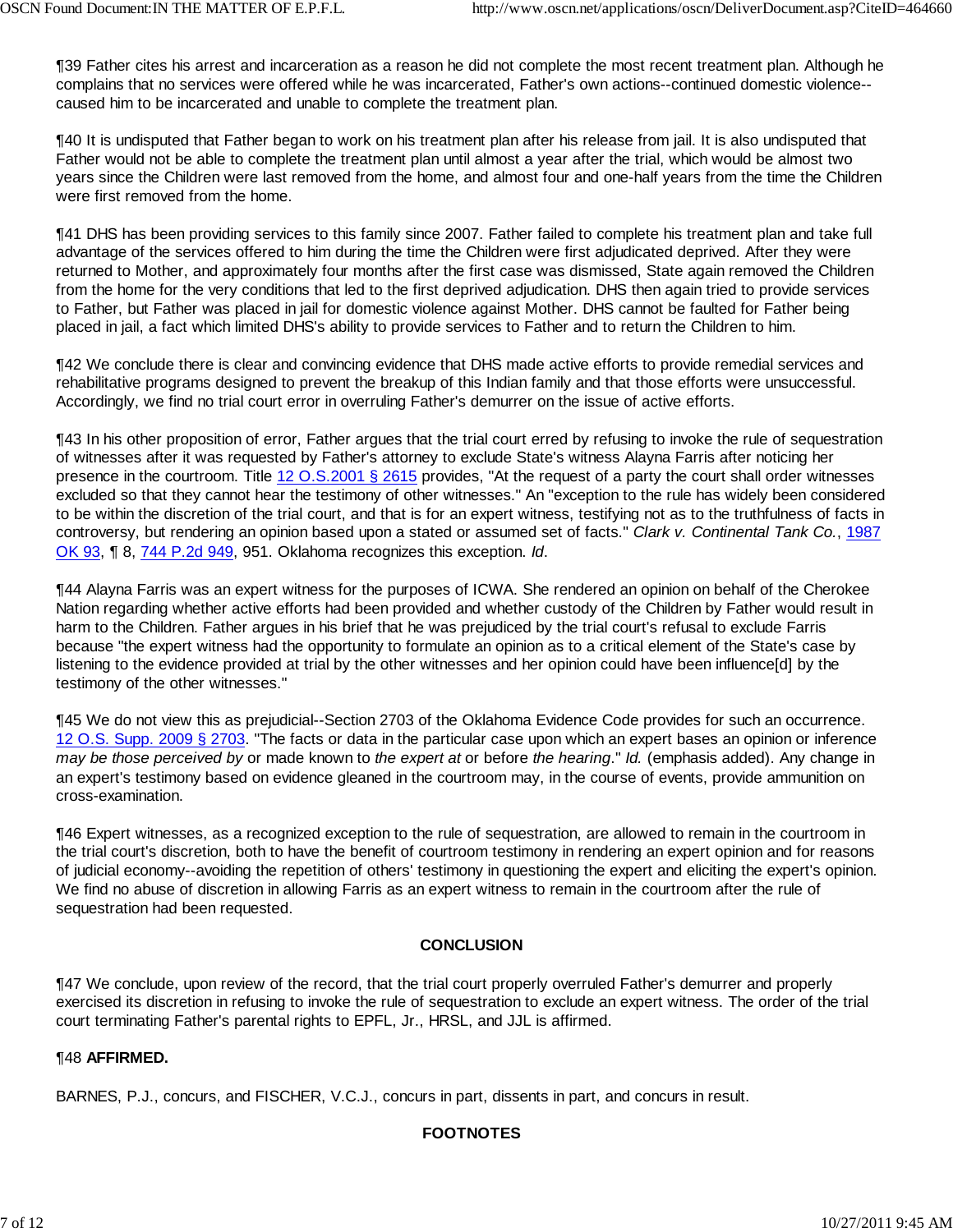$1/2$  Although Father listed a third proposition in his petition in error--that the trial court erred in denying Father's motion in limine and admitting evidence of Father's pending criminal charges--this proposition was not argued in Father's brief, and pursuant to Supreme Court Rule 1.11(k)(1), this issue is deemed waived. Oklahoma Supreme Court Rule 1.11(k)(1), 12 O.S. Supp. 2010 ch. 15, app. 1.

 $\frac{2}{3}$  "Indian child" is defined by 25 U.S.C.A. § 1903(4) (West 2001) as "any unmarried person who is under age eighteen and is either (a) a member of an Indian tribe or (b) is eligible for membership in an Indian tribe and is the biological child of a member of an Indian tribe."

3 Because the ICWA is clear on this point, the language in *In the Matter of M.S.*, 2010 OK 46, ¶¶ 17-19, 237 P.3d 161, 167, a case involving the ICWA (although not a parental termination case), stating that the "clear and convincing evidence" standard is to be applied in parental termination cases in proving the potential for harm to the child caused by a parent's abuse or neglect does not appear appropriate. Here, State in its brief urges the application of the "clear and convincing evidence" standard, and Father cites what we believe to be the correct standard pursuant to § 1912(f), "evidence beyond a reasonable doubt" on the question of whether "continued custody of the child by the parent or Indian custodian is likely to result in serious emotional or physical damage to the child."

FISCHER, V.C.J., concurring in part, dissenting in part and concurring in result:

¶1 I concur in part, concur in result and dissent only with respect to the burden of proof adopted by the Majority. I would apply the beyond-a-reasonable-doubt burden of proof to all elements that must be established to terminate Father's parental rights to these Indian children.

¶2 As noted by the Majority, this termination proceeding is governed by the Indian Child Welfare Act and specifically 25 U.S.C. § 1912. There are two things the ICWA required the State to prove before Father's parental rights could be terminated: (1) "Any party seeking to effect a . . . termination of parental rights to, an Indian child under State law shall satisfy the court that active efforts have been made to provide remedial services and rehabilitative programs designed to prevent the breakup of the Indian family and that these efforts have proved unsuccessful," § 1912(d); and (2) "No termination of parental rights may be ordered in such proceeding in the absence of a determination, supported by evidence beyond a reasonable doubt, including testimony of qualified expert witnesses, that the continued custody of the child by the parent or Indian custodian is likely to result in serious emotional or physical damage to the child," § 1912(f). Although the Majority and another division of this Court, relying on well-established principles of statutory construction, conclude that Congress would have specified the beyond-a-reasonable-doubt standard for the active efforts element if it had intended that to be required, I am persuaded that one burden of proof is required in an Indian parental rights termination case.

¶3 This issue is discussed in C. Steven Hager, *The Indian Child Welfare Act: Case and Analysis*, § 1-111 (15th ed. 2011). The author cites eight jurisdictions that apply the beyond-a-reasonable-doubt burden of proof to all ICWA elements of the termination case, and twelve jurisdictions that apply a bifurcated burden of proof as the Majority does in this case. According to the author, of the seven states with substantial Indian populations, Montana, New Mexico and South Dakota apply a unified burden of proof; Alaska, Arizona, North Dakota and Oklahoma use the bifurcated approach. The author includes Oklahoma among those states applying the bifurcated burden of proof based on *In re Adoption of R.L.A.*, 2006 OK CIV APP 138, ¶ 17, 147 P.3d 306, 310-11. In that case, the Court discussed the 2005 Introductory Comment to the Oklahoma Uniform Jury Instructions for Juvenile Cases (OUJI-Juv.), including the drafting committee's comment: "The prevailing practice in Oklahoma trial courts has been to use the reasonable doubt standard for both the state law

requirements for termination of parental rights and the requirements in 25 U.S.C. § 1912(f)  $\dots$ . " $^{\text{1}}$  The committee reached its conclusion based on its reading of *In re T.L.*, 2003 OK CIV APP 49, 71 P.3d 43. The issue on appeal in the *T.L.* case was whether the district court erred in failing to grant the mother's demurrer to the State's evidence in her parental rights termination case. The Court first noted that the reasonable doubt standard was involved: "in ICWA cases, State must prove 'beyond a reasonable doubt' that continued custody by the parent is likely to result in serious emotional or physical damage to the child. 25 U.S.C. § 1912(f)." The Court then found no error in overruling the mother's demurrer because:

> [W]e find that State's evidence was sufficient to convince a rational juror beyond a reasonable doubt that Mother failed to correct the conditions leading to the deprived adjudication, that Children had been in foster care for 15 of the 22 months immediately preceding the filing of the termination proceedings, and that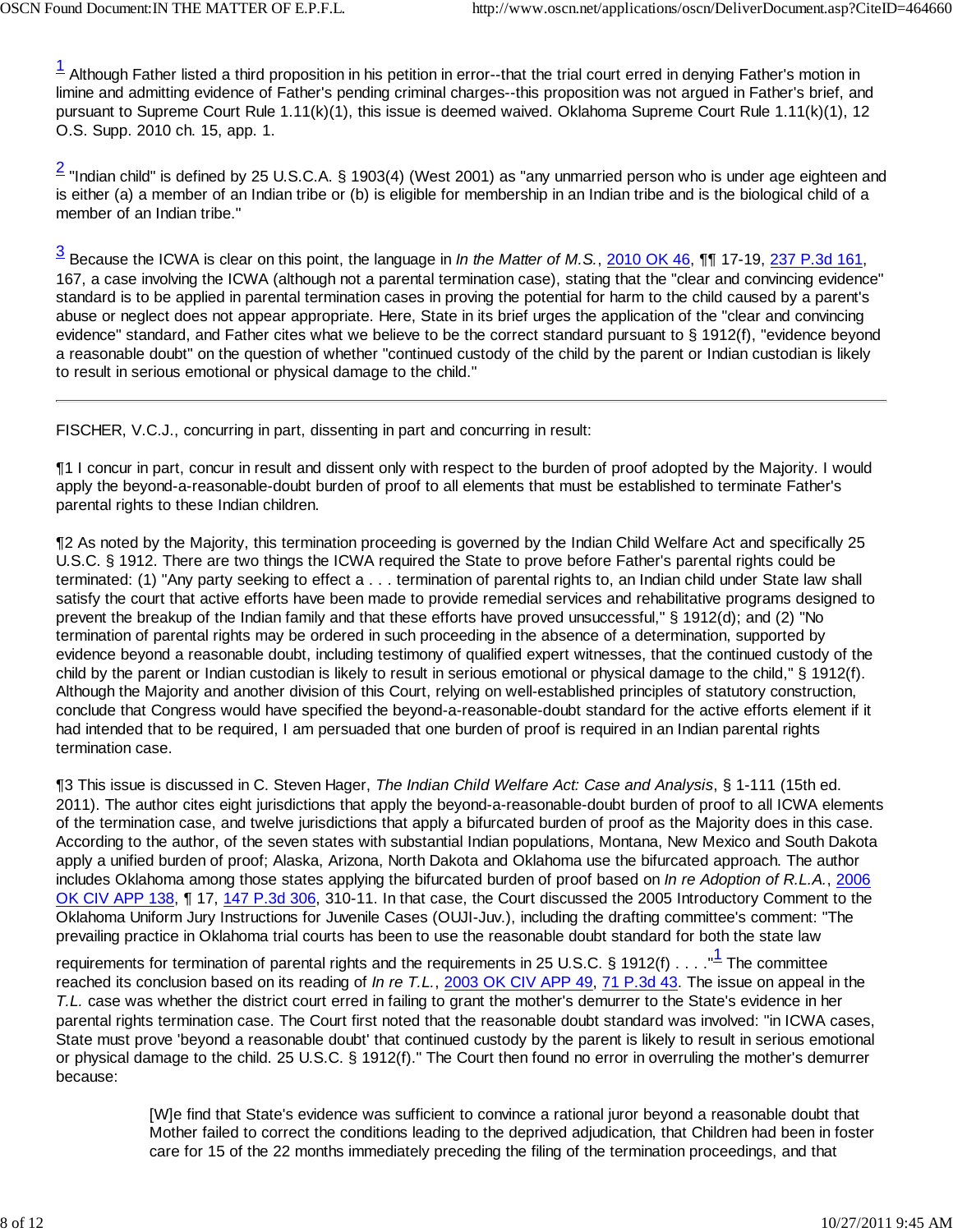Children's emotional or physical safety and security would be jeopardized if Children were returned to Mother's custody.

*Id*. ¶ 15, 71 P.3d at 47. The *R.L.A.* Court was not persuaded that the holding in *T.L.* was so broad as to apply the reasonable doubt burden to all aspects of the termination case and to the extent that it was, the *R.L.A.* Court declined to

follow that holding.<sup>2</sup> Regardless of how the holding in *T.L.* is characterized, it is clear that the Court applied the reasonable doubt standard to each of the three elements the State was required to prove in terminating Mother's parental rights.

¶4 After the *R.L.A.* decision, the Uniform Jury Instructions regarding ICWA cases were revised. *See In re Amendments to Oklahoma Uniform Jury Instructions for Juvenile Cases*, 2011 OK 23, \_\_ P.3d \_\_\_, entered March 24, 2011. The Introductory Comment now requires a bifurcated burden of proof to be applied.

> The Oklahoma Court of Civil Appeals held in *In re Adoption of R.L.A*., 2006 OK CIV APP 138, ¶ 15, 147 P.3d 306, 310, that the reasonable doubt "burden of proof provided in [25 U.S.C.] § 1912(f) applies only to the specific factual determination required by that section." The *R.L.A*. decision concluded that because it could not find a proper basis for imposing a higher standard of proof on the other issues in a termination case involving an Indian child than if the case did not involve an Indian child, the clear and convincing standard of proof applied to the state law requirements for termination of parental rights*. Id*. Appellate courts in Alaska, Arizona, Colorado, Kansas, Maine, Michigan, Nebraska, Nevada, New York, North Carolina, North Dakota, Utah, Washington, and Wisconsin have reached the same conclusion. *Valerie M. v. Arizona Dept. of Economic Sec.*, 219 Ariz. 331, 335, 198 P.3d 1203, 1207 (Ariz. 2009) ("[N]early every other state court that has considered this issue has concluded that ICWA allows states to specify the standard of proof for state-law findings distinct from the findings required by ICWA."); *In re N.J.*, 221 P.3d 1255, 1260-61 (Nev. 2009); *In re Termination of Parental Rights to Daniel R.S.*, 286 Wis.2d 278, 321, n.6, 706 N.W.2d 269 (2005). Accordingly, Juvenile Instruction No. 5.2 states that there are two standards for the burden of proof for termination of parental rights, defines the clear and convincing evidence standard, and then states that the reasonable doubt standard of proof is a higher standard of proof. In addition, Juvenile Instruction 5.3 incorporates the applicable Oklahoma grounds for termination of parental rights and then sets forth the additional requirement of proof beyond a reasonable doubt, including the testimony of at least one expert witness that continued custody of the child by the parent or legal custodian is likely to result in serious emotional or physical damage to the child.

OUJI - Juv., ch. 5, "Indian Child Welfare Act-Introductory Note." The Order adopting these amendments also accepted and authorized the updated committee comments and user notes to be published with the amendments. However, the Order has not been released for publication and is subject to revision or withdrawal. Further: "As it has done previously, the Court [declined] to relinquish its constitutional or statutory authority to review the legal correctness of these authorized instructions when it is called upon to afford corrective relief in any adjudicative context." *Id*. ¶ 4. The Supreme Court may resolve the conflict between *R.L.A*. and the *T.L*. approach by adopting a bifurcated burden of proof, but it has yet to do so. A recent decision, as well as existing law suggest, in my view, that it may find a unified burden of proof is required by the ICWA.

¶5 First, a unified burden of proof is consistent with existing law and decisions of the Oklahoma Supreme Court regarding how the burden of proof is applied in other cases involving multiple elements of a claim or cause of action. *See e.g.*, *Morris v. Leverett*, 1967 OK 164, ¶ 0, 434 P.2d 912 (Syllabus 3) (clear, decisive and unequivocal evidence required to establish elements necessary for a constructive trust); *Messinger v. Messinger*, 1958 OK 296, 341 P.2d 601 (one seeking to recover under a lost deed has the burden of proving the execution, delivery, and material contents of the deed by clear and convincing evidence); *Clark v. Lockstone*, 1934 OK 591, 39 P.2d 971 (elements of fraud must be proved by clear and convincing evidence); 43A O.S. Supp. 2006 § 5-512 (requiring the findings necessary for involuntary commitment of a minor to be proven by clear and convincing evidence). Further, the appellate courts apply one burden of proof to each element of a claim in a decision under review. *Regal v. Riegel*, 1969 OK 145, ¶ 11, 463 P.2d 680, 683 (where a fact is required to be established by proof of a certain degree or character, the appellate court will determine whether or not the proof conforms to the required standard); *In re S.B.C.*, 2002 OK 83, 64 P.3d 1080 (appellate review of non-ICWA cases must determine the existence of clear-and-convincing evidence to terminate parental rights). In the criminal context, a bifurcated burden of proof would be similar to requiring the state to prove beyond a reasonable doubt that the defendant was in possession of a substance, but only requiring proof by a preponderance of the evidence that the substance was controlled.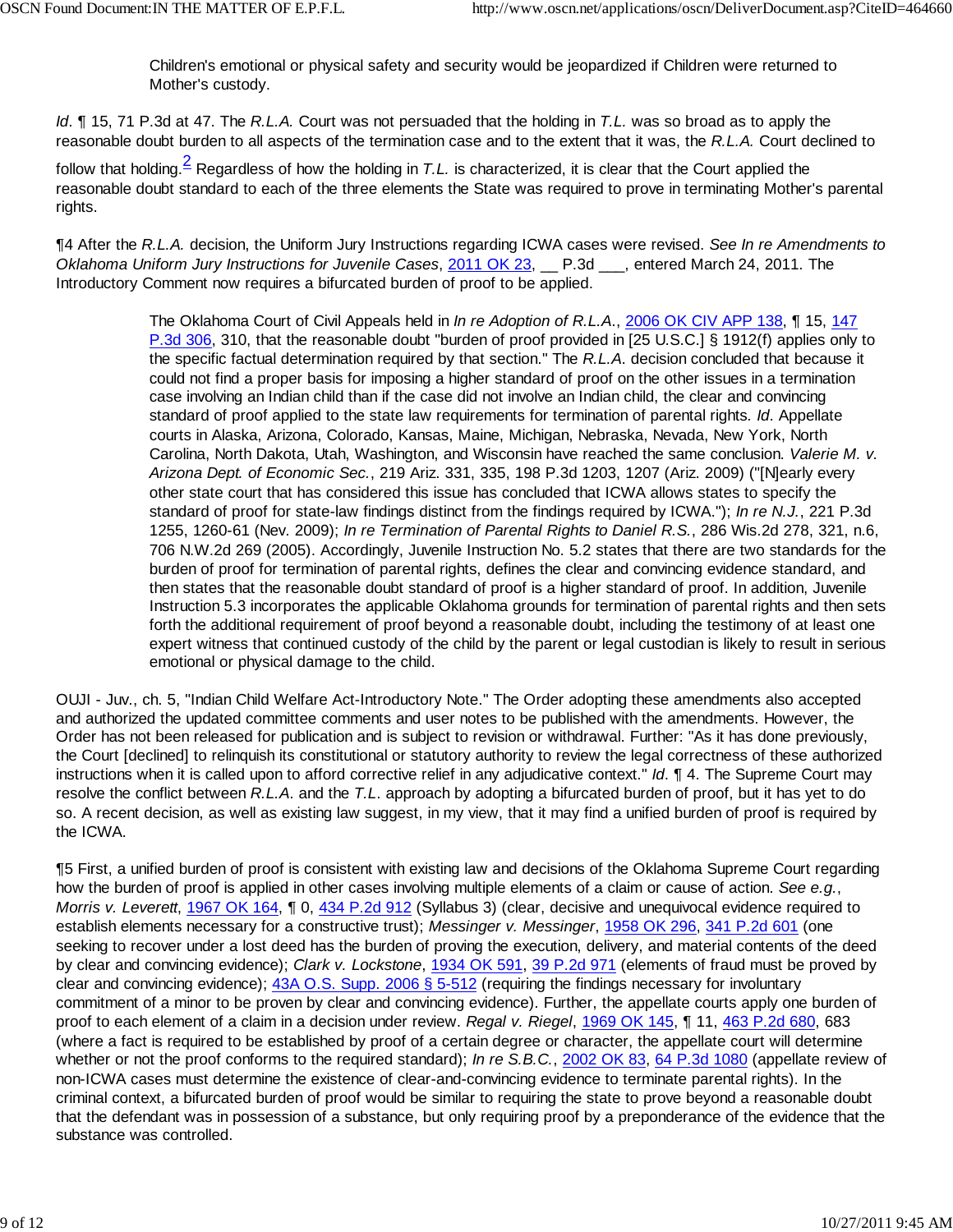¶6 Second, the bifurcated burden of proof would impose essentially the same procedural standard for ICWA parental rights termination cases that is currently employed in Oklahoma for non-Indian parental rights termination cases. *See In re C.G.*, 1981 OK 131, 637 P.2d 66 (requiring the State seeking to terminate parental rights pursuant to what is now 10A O.S. Supp. 2010 § 1-4-904 to do so by clear and convincing evidence). *See also*, *Matter of T.R.W.*, 1985 OK 99, 722 P.2d 1197. Section 1-4-904 requires proof of three elements: (1) the child is deprived, (2) termination is in the child's best interest, and (3) one of the legal grounds listed in paragraph B is shown. I recognize that the bifurcated burden of proof would treat Oklahoma Indian and non-Indian parents alike except in two respects: the proof required to satisfy section 1912(f) and the distinction between state law "reasonable efforts" and section 1911(d) "active efforts." In my view, this similarity in treatment cannot be supported. In adopting a heightened burden of proof for parental rights termination cases, the *C.G.* Court recognized: "The law's policy must [guard] against a mistaken parental-bond severance . . . ." *Id*. ¶ 17, 637 P.2d at 70. In the ICWA, Congress recognized that the parental bond among Indian families was more in jeopardy of inadequate protection than in non-Indian families and sought to establish federal standards governing the termination of that parental bond.

> The Congress hereby declares that it is the policy of this Nation to protect the best interests of Indian children and to promote the stability and security of Indian tribes and families by the establishment of minimum Federal standards for the removal of Indian children from their families and the placement of such children in foster or adoptive homes which will reflect the unique values of Indian culture, and by providing for assistance to Indian tribes in the operation of child and family service programs.

25 U.S.C. § 1902. Nonetheless, whatever argument can be made for treating Indian and non-Indian termination proceedings alike in all but two respects must account for the fact that "active efforts" is a "minimal Federal standard," not a state law requirement.

¶7 Third, in addition to the potential lack of uniformity among states, the complexities of a bifurcated burden of proof are highlighted by the Alaska approach discussed by Mr. Hagar at § 1-113. *See Neal M. v. State of Alaska*, 214 P.3d 284 (Alaska 2009); *Jon S. v. State of Alaska*, 212 P.3d 756 (Alaska 2009) (applying the clear-and-convincing burden to the state law grounds for termination and the ICWA "active efforts" requirements, beyond-a-reasonable-doubt to the ICWA § 1912(f) "serious damage" requirement, and the preponderance-of-the-evidence burden to the "best-interest-of-the-child" requirement). Assuming, as the *R.L.A.* Court did, that juries would not be confused in their deliberations as to when to apply what burden of proof, a broader issue remains: Is the bifurcated approach consistent with the purpose and intent of the ICWA? "It shall be the policy of the state to cooperate fully with Indian tribes in Oklahoma in order to ensure that the intent and provisions of the federal Indian Child Welfare Act are enforced." 10 O.S.2001 § 40.1.

¶8 Finally, the Oklahoma Supreme Court recently expressed its view of the purpose of the ICWA finding the Act must be considered "as a whole." *In re M.S.*, 2010 OK 46, ¶ 14, 237 P.3d 161, 165. Although parental rights termination was not at issue in that case, the Court found "a similarity in the potential for harm to the relationship between an Indian child and the child's tribe if the standard of proof required for 'good cause' not to transfer is inadequate." *Id*. ¶ 19, 273 P.3d at 167. By adopting a heightened burden of proof, *i.e.*, clear and convincing evidence rather than a preponderance of the evidence for a motion to transfer an ICWA case from state to tribal court filed pursuant to 25 U.S.C. § 1911(b), the Supreme Court, in my view, signaled the result I would reach with respect to the applicable burden of proof in ICWA termination cases. Further, as I read *M.S.*, the Supreme Court rejected, or at least found of limited usefulness, statutory interpretation of the ICWA like that used by this Court in *R.L.A*., and typical of the jurisdictions adopting a bifurcated

burden of proof.<sup>3</sup> "[T]he rule of '*expressio unius est exclusio alterius*,' *i.e*., the mention of one thing in a statute implies exclusion of something else . . . should be applied only as an aid in arriving at intention and should never be followed when doing so would override the intended purpose of the act." *M.S.*, 2010 OK 46, ¶ 12, 237 P.3d at 165. Instead, the Supreme Court has adopted a construction of the ICWA designed to achieve clearly expressed Congressional policy, even where that construction results in the curtailment of state authority. *See Id*. ¶ 14, 237 P.3d at 166 (citing *Mississippi Band of Choctaw Indians v. Holyfield*, 490 U.S. 30, 45, 109 S. Ct. 1597, 1607 (1989)).

¶9 Therefore, I respectfully dissent from that portion of the Majority Opinion adopting the clear-and-convincing burden of proof for the "active efforts" requirement and would adopt the beyond-a-reasonable-doubt standard for all elements required to be proven by the State in Father's termination case.

## **FOOTNOTES**

<sup>1</sup> The full comment is found at *In re Oklahoma Uniform Jury Instructions for Juvenile Cases*, 2005 OK 12, 116 P.3d 119, 163, and provides: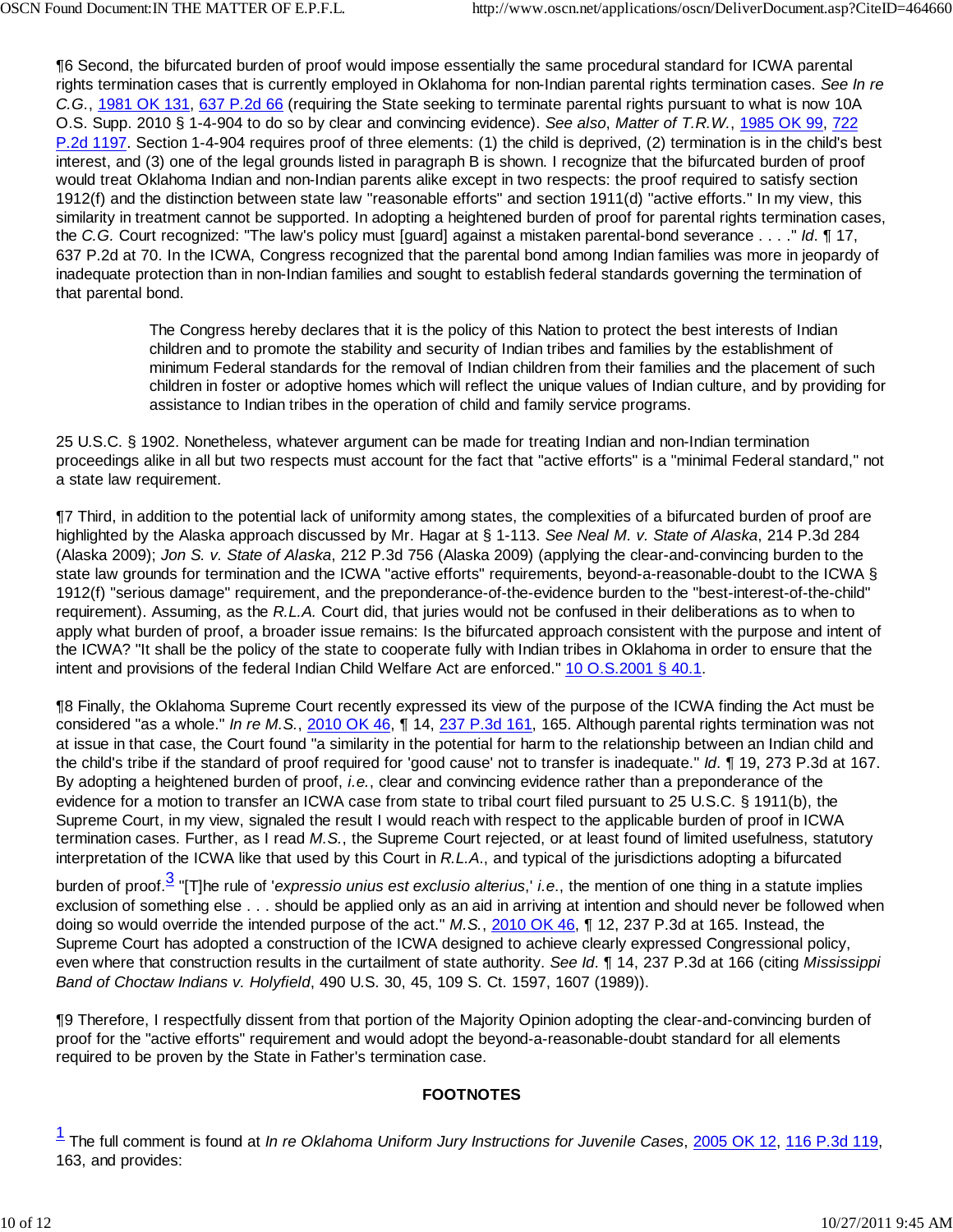Section 1912(f), *supra*, specifies a beyond a reasonable doubt standard of proof for termination of parental rights proceedings. A number of other jurisdictions use a dual standard of proof in ICWA cases in which a clear and convincing standard is applied to the state law requirements for termination of parental rights and the reasonable doubt standard is applied only to the requirement in 25 U.S.C. § 1912(f) that continued custody by the parent is likely to result in serious emotional or physical damage to the child. E.g., *In re H.A.M*., 961 P.2d 716, 719 (Kan. App. 1998). The prevailing practice in Oklahoma trial courts has been to use the reasonable doubt standard for both the state law requirements for termination of parental rights and the requirements in 25 U.S.C. § 1912(f), however. In addition, in *In the Matter of T.L*., 2003 OK CIV APP 49, ¶ 15, 71 P.3d 43, the Oklahoma Court of Civil Appeals applied the reasonable doubt standard to both the requirements in 25 U.S.C. § 1912(f) and the Oklahoma state law requirements that the parent failed to correct conditions leading to adjudication and that the child had been in foster care for 15 of the 22 months preceding the filing of the termination proceedings. Using the reasonable doubt standard for both the state law requirements and the requirements in 25 U.S.C. § 1912(f) avoids the difficulty of explaining different standards of proof to the jury, and is therefore less confusing to the jury. Applying the higher reasonable doubt standard also gives greatest effect to the ICWA, and it is therefore less likely to result in reversal of a termination of parental rights decision than applying the lower clear and convincing evidence standard. Accordingly, the reasonable doubt standard is used in these instructions for both the state law requirements and the requirements in 25 U.S.C. § 1912(f).

2 This position was reaffirmed in *In re J.S.,* 2008 OK CIV APP 15, ¶ 4, 177 P.3d 590, 591, the case cited by the Majority.

 $3$  "Most courts that have considered the issue have concluded from the absence of a Congressional mandate that each state may choose an appropriate burden of proof by which to evaluate reunification efforts and have opted for a clear and convincing evidence standard." *Yvonne L. v. Arizona Dep't of Econ. Sec.*, \_\_\_ P.3d \_\_\_, 2011 WL 2419857 (Ariz. Ct. App. Div. 1, June 16, 2011).

# *Citationizer© Summary of Documents Citing This Document*

#### **Cite Name Level** None Found. *Citationizer: Table of Authority* **Cite Name Level Oklahoma Court of Civil Appeals Cases** Cite **Contract Contract Contract Contract Contract Contract Contract Contract Contract Contract Contract Contract Contract Contract Contract Contract Contract Contract Contract Contract Contract Contract Contract Contract** 2001 OK CIV APP 21, 20 P.3d 166, 72 IN RE: D.R. Discussed OBJ 669, 2003 OK CIV APP 49, 71 P.3d 43, IN THE MATTER OF T.L. Discussed at Length Discussed at Length 2005 OK CIV APP 5, 105 P.3d 354, IN THE MATTER OF T.H., M.B., and J.M.B. Discussed 2006 OK CIV APP 138, 147 P.3d 306, IN THE MATTER OF THE ADOPTION OF R.L.A. Discussed at Length 2008 OK CIV APP 15, 177 P.3d 590, IN THE MATTER OF J.S. Discussed at Length 2009 OK CIV APP 104, The HOPKINS v. WEST THE CITED ASSESSED ASSESSED. The Cited Cited AT A CITED AND THE CITED AT A CITED AT A CITED AT A CITED AT A CITED AT A CITED AT A CITED AT A CITED AT A CITED AT A CITED AT A CITED A **Oklahoma Supreme Court Cases** Cite Name Level 1987 OK 93, 744 P.2d 949, 58 OBJ 2781, Clark v. Continental Tank Co. Discussed at Length 1958 OK 296, 341 P.2d 601, **MESSINGER v. MESSINGER** Discussed 1967 OK 164, 434 P.2d 912, MORRIS v. LEVERETT Discussed and the control of the Discussed 1934 OK 591, 39 P.2d 971, 170 Okla. 316, CLARK v. LOCKSTONE Discussed 1969 OK 145, 463 P.2d 680, REGAL v. RIEGEL REGAL V. RIEGEL DISCUSSED BOSCUSSED DISCUSSED 2002 OK 83, 64 P.3d 1080, IN THE MATTER OF S.B.C. Discussed at Length Discussed at Length 2005 OK 12, 116 P.3d 119, IN RE OKLAHOMA UNIFORM JURY INSTRUCTIONS FOR JUVENILE CASES Discussed 2010 OK 46, 237 P.3d 161, IN THE MATTER OF: M.S. Discussed at Length 2011 OK 23, IN RE: AMENDMENTS TO THE OKLAHOMA UNIFORM JURY INSTRUCTIONS FOR JUVENILE CASES Cited 1981 OK 131, 637 P.2d 66, C. G., Matter of Discussed 1985 OK 99, 722 P.2d 1197, 56 OBJ 2780, T.R.W., Matter of Discussed **Title 10. Children** Cite **Contract Contract Contract Contract Contract Contract Contract Contract Contract Contract Contract Contract Contract Contract Contract Contract Contract Contract Contract Contract Contract Contract Contract Contract**